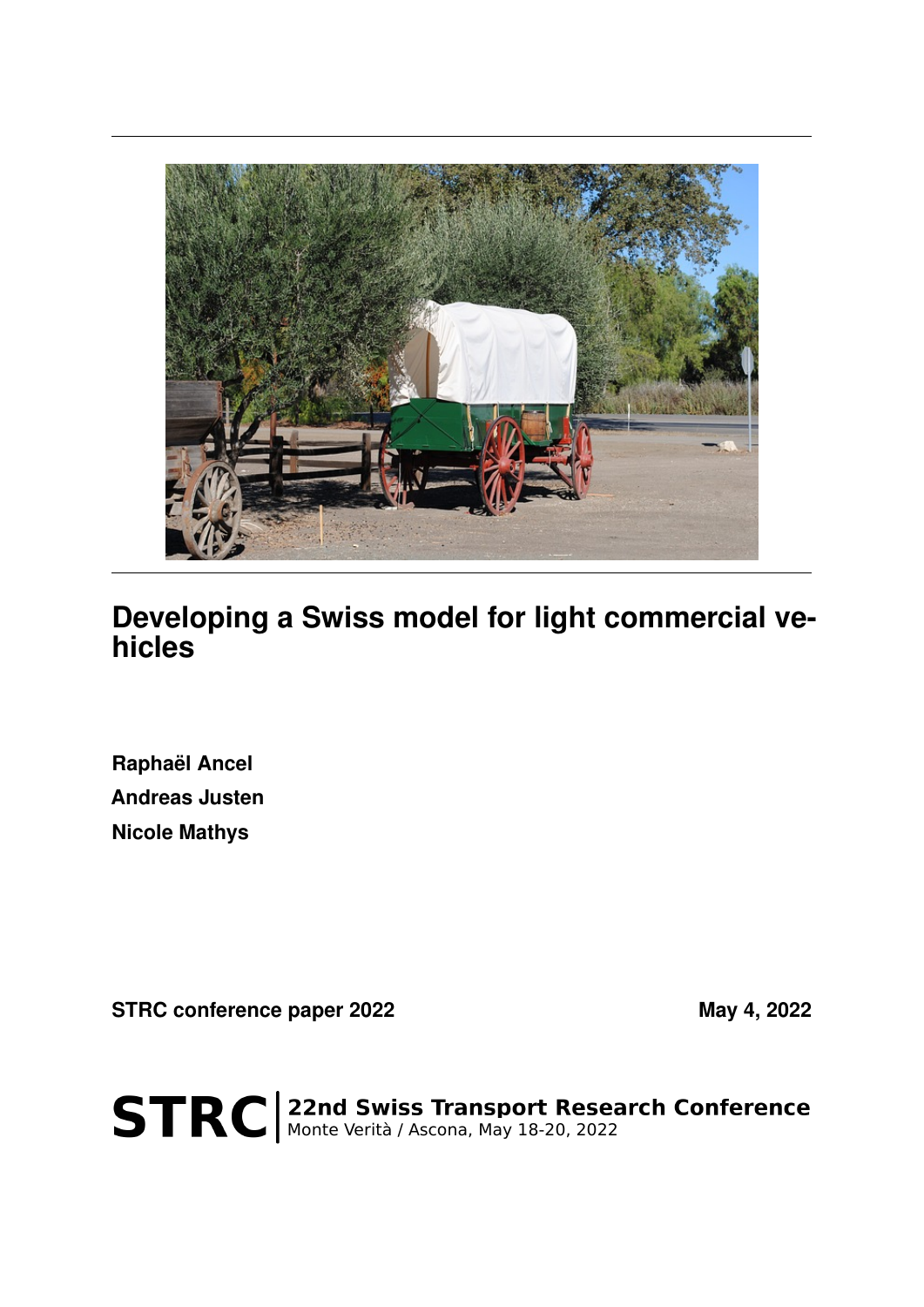## **Developing a Swiss model for light commercial vehicles**

Raphaël Ancel Federal Office for Spatial development raphael.ancel@are.admin.ch

Andreas Justen Federal Office for Spatial development

Nicole Mathys Federal Office for Spatial development

May 4, 2022

# **Abstract**

This paper reports on efforts to develop a novel traffic model for commercially-used light good vehicles in Switzerland. The data comes from various sources, including the national vehicle register as well as the largest and most recent survey, namely 3'874 vehicle trip diaries collected in 2013 by the Swiss federal office for statistics, including both freight and service trips. The methodology consists in estimating and applying behavioral models for individual vehicles, where tours are built in an iterative fashion. The paper presents some preliminary results for the estimation of the part of the model reproducing the destination choice.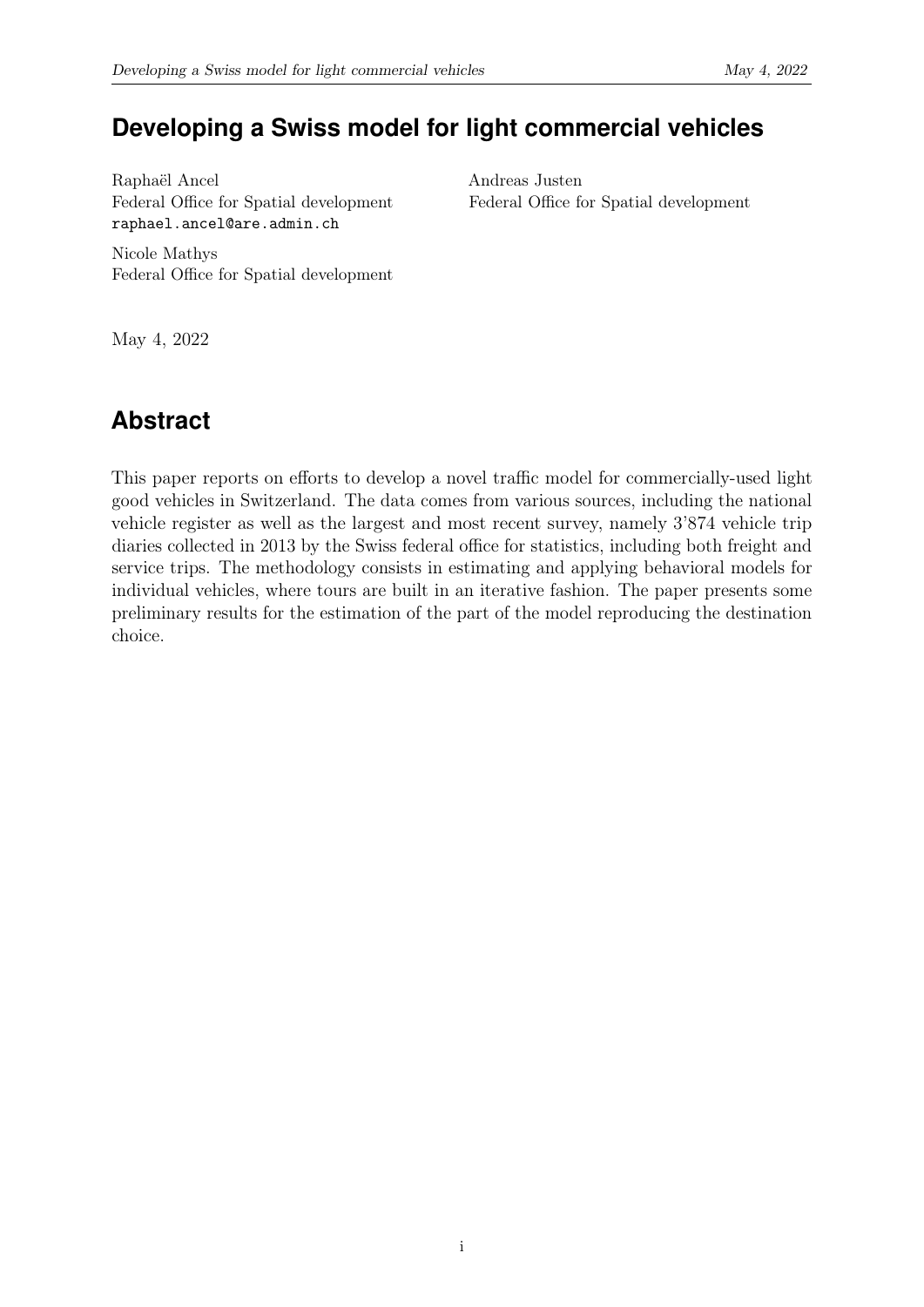### **1 Introduction**

Light commercial vehicles (LCVs) are defined by their targeted usage (the carriage of goods) and by their gross weight, which must not exceed 3.5 tonnes. Their usage goes however beyond the carriage of goods. In a survey conducted in 2013 in Switzerland, 53% of the surveyed LCVs indicated "service" as one of their main usages [\(Federal Statistical](#page-15-0) [Office, 2015a\)](#page-15-0). LCVs have gained the attention of public authorities in the last decades due to their central role in city logistics and home deliveries. They are also becoming increasingly common: the annual number of LCV registrations in Switzerland has surged by 82% between 1999 and 2019 [\(Federal Statistical Office, 2022\)](#page-15-1) and the most recent Swiss transport Outlook [\(Federal Office for Spatial Development, 2021\)](#page-15-2) projects a 58% increase of LCV vehicle kilometers between 2017 and 2050.

The transport modeling team within the Swiss Federal Department of the Environment, Transport, Energy and Communications aims at developing a national model for LCVs (hereafter LCV-model). The main objectives are (i) to provide a reasonable description of the current average daily traffic at the link-level for the road network and (ii) to permit the translation of long-term demographic and economic projections into traffic forecasts suitable for infrastructure planning.

The LCV-model should integrate with the existing models dedicated to the mobility of persons [\(Federal Office for Spatial Development, 2020\)](#page-15-3) and heavy freight [\(Federal](#page-15-4) [Office for Spatial Development, 2015\)](#page-15-4), in particular for congestion modeling. The main challenges come from the large heterogeneity of vehicle usages, the limited available data and the fact that many LCV trips are organized into tours, which should be accounted for. The envisioned approach is inspired from [Hunt and Stefan](#page-16-0) [\(2007\)](#page-16-0), which allows for a rather fine description of the touring behavior.

This paper is articulated as follows. Section [2](#page-3-0) provides a brief review of the literature dedicated to freight and service traffic modeling. Section [3](#page-5-0) describes the data available, Section [4](#page-7-0) sketches out the envisioned model and Section [5](#page-12-0) presents some preliminary estimation results for the Next Stop Location module.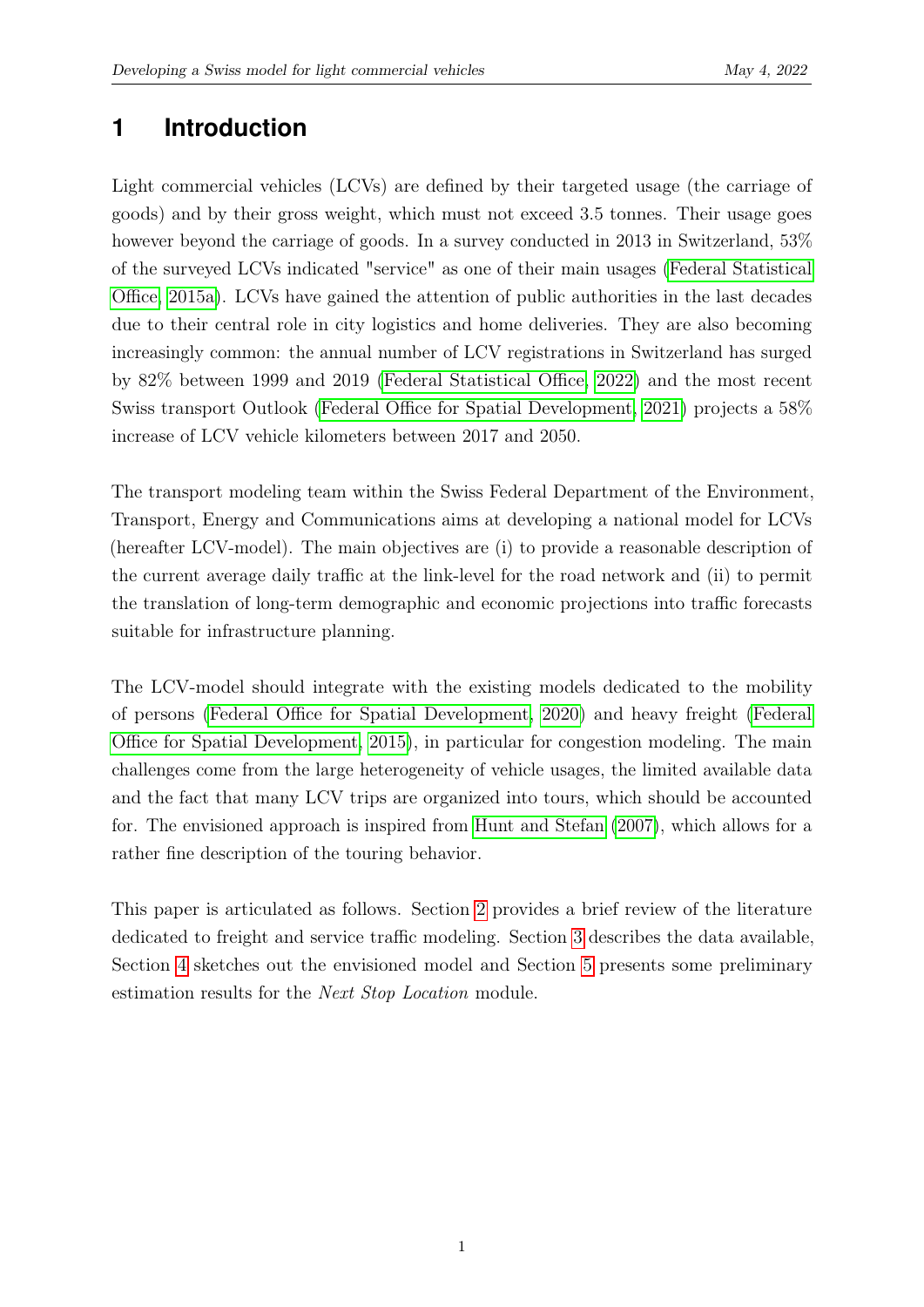### <span id="page-3-0"></span>**2 Literature review**

The main two usages of LCVs are freight transport and service, which can be grouped under the umbrella term "commercial traffic". Many traffic models only consider one of these two usages and when the focus is on freight, it can be either long-distance transport (where the relevant modes are generally heavy trucks, trains and cargo ships) or short-distance transport (where LCVs are more relevant). The methodological approaches have however often been directly transferred from one application to the other. We first briefly review the most common of these approaches, and then review more in detail the literature that is most relevant for the model we envision. For a broader literature review, the reader is referred to [de Jong](#page-15-5) *et al.* [\(2021\)](#page-15-5) for freight applications and to [Ellison](#page-15-6) *et al.* [\(2017\)](#page-15-6) for methods addressing service trips.

A very simple and common approach to commercial traffic modeling relies on "expanded OD-matrices". This method consists in estimating a base year Origin-Destination matrix for the most recent year for which data is available, which can then be scaled to obtain various forecasts. Such an approach is applied for instance in the current heavy freight model of Switzerland [\(Federal Office for Spatial Development, 2015\)](#page-15-4). There, the base year matrix was obtained by associating traffic counts with origin-destination data from vehiclebased surveys. This method provides robust forecasts that can be used for "business as usual" scenarios for infrastructure planning at a large scale (e.g. national or international), when the expected demand variations remain small. It is however not ideal to model structural changes or the effect of new policy instruments.

Another common approach consists in adjusting the traditional four-step model of travel demand. The first two steps (generation and distribution) and the last step (network assignment) are almost always handled at an aggregate scale, as when modeling the movements of people. In the context of commercial vehicles, the third step (originally mode choice) should be considered together with other logistics choices such as shipment size/frequency (for the transport of goods only), trip-chaining and departure time. These choices are more naturally handled at the level of individual establishments. Many freight models simply do not include these logistics choices - e.g. [Cambridge Systematics and](#page-14-0) [COMSIS Corporation](#page-14-0) [\(1996\)](#page-14-0). The commercial software PTV-VISUM, which is already used in Switzerland for modelling the mobility of persons, provides with its "TB-Freight" module a partial solution. Mode choice is not modelled but tours are described in an aggregate fashion : the producer-consumer matrix is translated into a trip matrix which satisfies the demand and the vehicle-balancing constraints, while allowing to control the average number of stops per tour [\(PTV GROUP, 2019\)](#page-16-1). There are however many matrices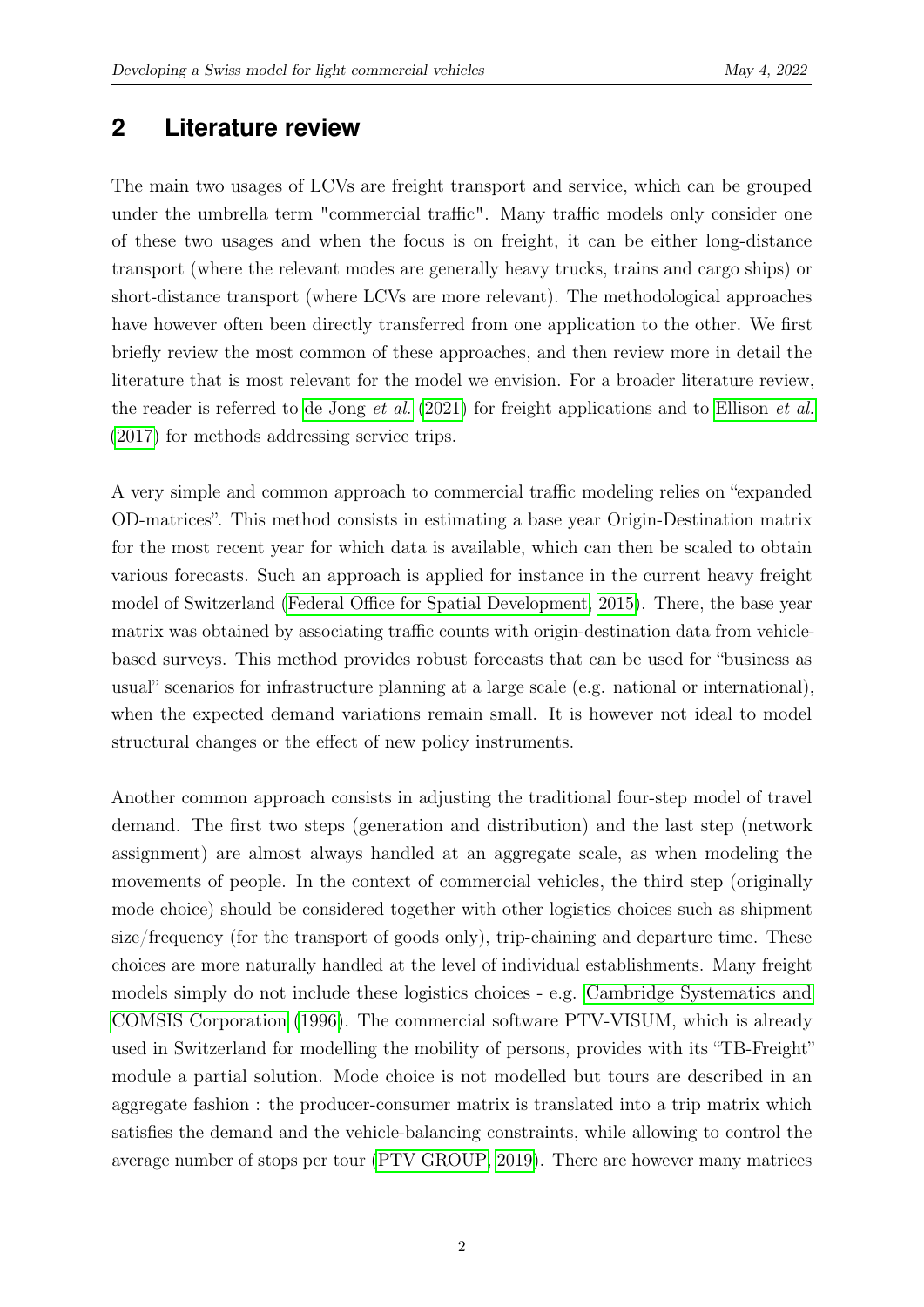that satisfy these constraints and the one produced by TB-Freight is not necessarily very realistic.[1](#page-4-0)

Another approach in commercial traffic modeling consists in adopting a microscopic (i.e. agent-based) view to describe logistics choices - see [de Jong](#page-15-5) et al. [\(2021\)](#page-15-5) for a review of the latest developments. The most well established approach is probably the Aggregate-Disaggregate-Aggregate (ADA) freight model system [\(de Jong and Ben-Akiva,](#page-15-7) [2007\)](#page-15-7), which focuses on freight and has been applied to several countries (Norway, Sweden, Denmark and ongoing work in Austria). It describes the choice of shipment size/frequency, of the number of legs in the transport chain and of mode and vehicle type for each leg. Yet, with a high level of detail come large data needs. The ADA approach requires a commodity flow survey to be available, describing the full trip chain. Such surveys can be expansive to conduct and are not very common. The application of ADA in Austria required such a survey to be conducted specifically for the needs of model development see [Grebe](#page-15-8) et al. [\(2020\)](#page-15-8). There is no such survey in Switzerland.

To avoid the difficulties associated with the explicit consideration of shipments, [Hunt](#page-16-0) [and Stefan](#page-16-0) [\(2007\)](#page-16-0) proposed a model of tours which is purely vehicle-based. This type of approach seems to be the most suitable in the Swiss case, given the data available. This model is microscopic in that it considers individual vehicles, but it is also macroscopic in that it considers only zones, and not individual establishments. Every zone is the base for a number of tours. These tours are associated to various purposes and vehicle types. The total number of tours is estimated based on land-use and economic characteristics of the zone via a regression analysis. Stops are then generated one by one, via an iterative procedure. After every stop, a Next Stop Purpose module determines whether the vehicle goes back to its establishment or continues its tour. If another stop should be made, the Next Stop Location module determines the next destination. Yet another logit-model determines the stop duration. A schema of this modular structure is provided in Section [4.3.](#page-9-0)

We would like to highlight at this point an important difference between the approach of [Hunt and Stefan](#page-16-0) [\(2007\)](#page-16-0) and those based on the four-step model : the Next Stop Location module does not require any pre-estimated demand matrix (which would normally be the result of the generation and distribution steps). Instead, the destinations are chosen based a behavioral model.

<span id="page-4-0"></span><sup>&</sup>lt;sup>1</sup>One criticism is that TB-Freight tends to produce a large number of internal trips in isolated zones, thereby implying that the few tours serving these zones have an extremely large number of stops.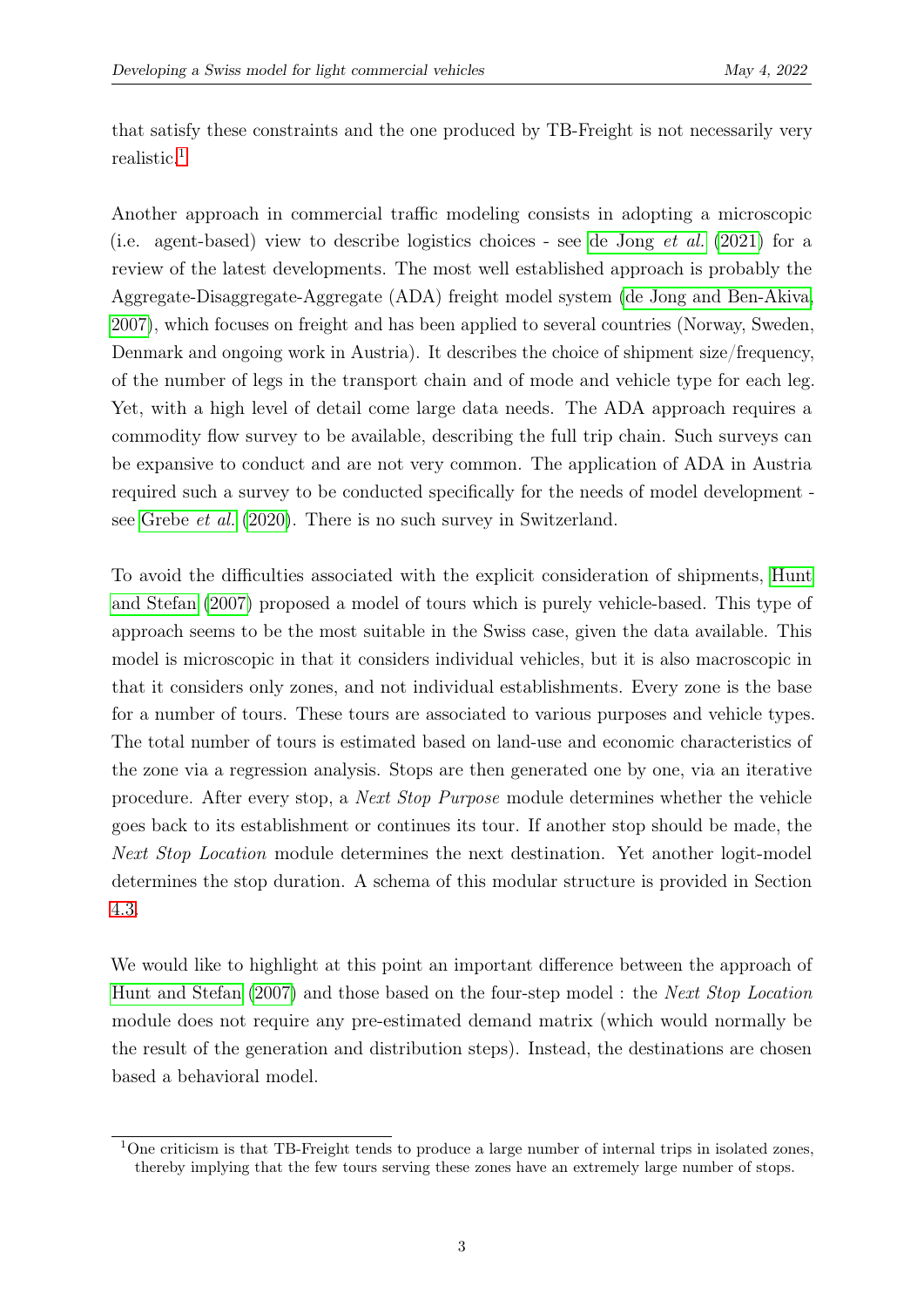Some subsequent models [\(Thoen](#page-16-2) et al., [2020;](#page-16-2) [Sakai](#page-16-3) et al., [2020\)](#page-16-3) proposed alternative formulations which explicitly describe shipments. They take as input a set of shipments (which are either real, or generated from another submodule), and generate tours compatible with these shipments. The data needs of such an approach are however far beyond what is available in Switzerland for the whole country. Indeed, these approaches require the knowledge of not only the origin and destination zones, but also of the schedule constraints and of the companies responsible for each shipment.

### <span id="page-5-1"></span><span id="page-5-0"></span>**3 Data**

### **3.1 LCV survey**

The main data source is a vehicle-based survey conducted in 2013 in Switzerland [\(Federal](#page-15-0) [Statistical Office, 2015a\)](#page-15-0). The survey was conducted with two types of questionnaires. Questionnaires of type 1 only contained a few questions about the mileage and the main use of the vehicle during a reference day. It serves mostly calibration purposes. Questionnaires of type 2 contained the same questions as those of type 1, but also questions about the individual shipments transported during that day (postal codes of origin and destination, weight, type of good, mileage of the vehicle at the origin and destination). Empty legs also had to be registered, thereby allowing for the reconstruction of all vehicle movements. This second part however was only required for vehicles that carried at least 50 kg of goods during the reference day. Overall, according to the survey report [\(Federal Statistical](#page-15-9) [Office, 2015b\)](#page-15-9):

- Questionnaires of type 1 were sent to the owners of 42'000 LCVs. The response rate was 76%.
- Questionnaires of type 2 were sent to the owners of 28'000 LCVs. The response rate was 71%, but the part with questions about individual shipments was only completed for 3'874 LCVs.

Besides, to limit the respondent burden with questionnaires of type 2, a simplified form was proposed for tours containing at least four different locations distant from each other from at most 20 km with shipments of a single type. This simplified form does not contain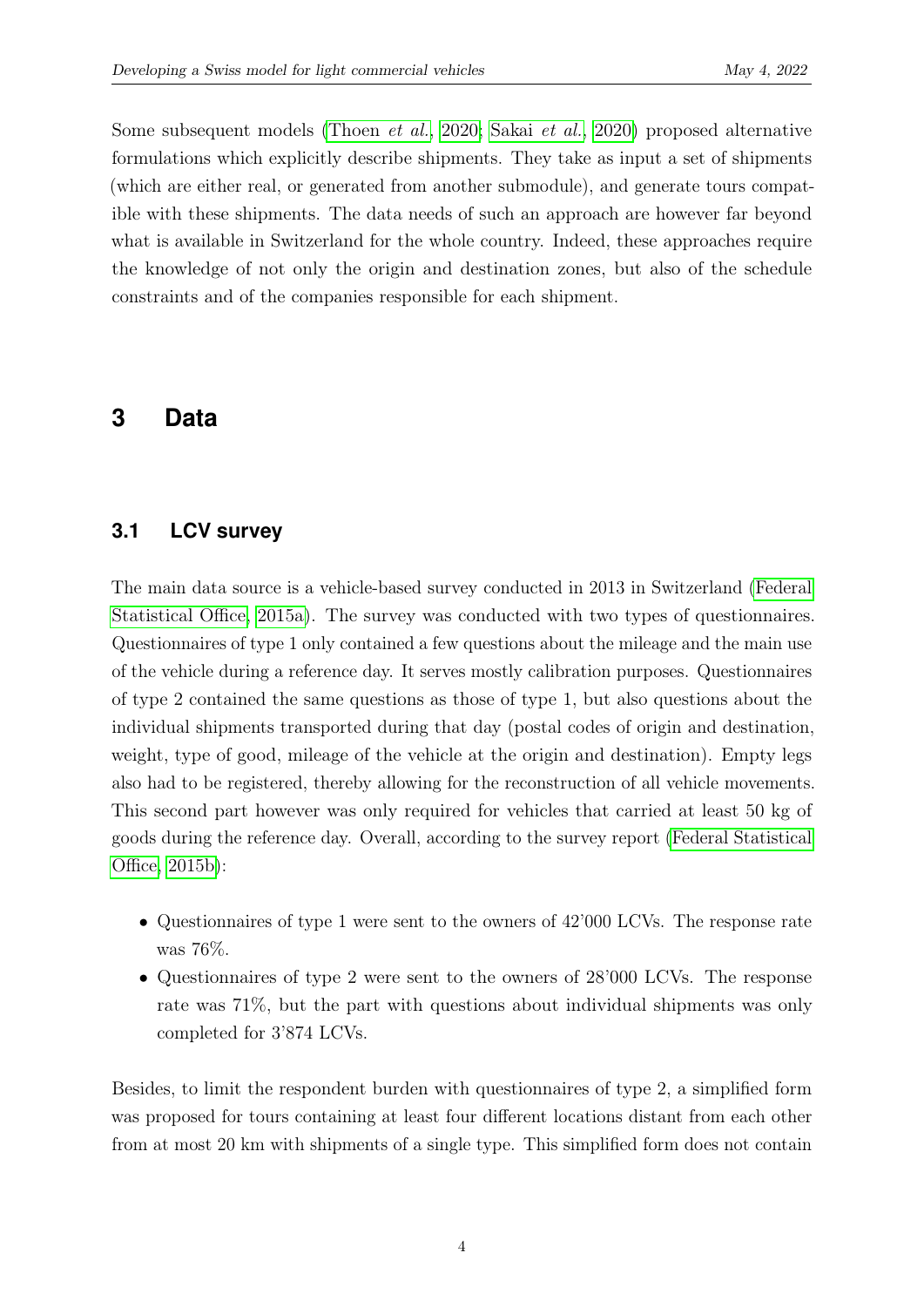the information for every single shipment, but only the overall weight and the mileage at the first and last stop, as well as at the origin.

<span id="page-6-0"></span>The 3'874 questionnaires with detailed data correspond to 1.2% of the entire LCV fleet. These surveys contain detailed information about 11'473 individual shipments, and summarizing information (i.e. simplified forms) for 830 tours.

#### **3.2 National vehicle register**

The second most important data source is the Swiss national vehicle register. This register contains data about all vehicles registered in Switzerland, such as the name and address of the owner, the vehicle type and some additional vehicle characteristics.

Here we are only interested in the LCVs owned by companies and other organisations (i.e. excluding those owned by private persons). It is not clear yet whether we will have access to the data for individual establishments, or only in an aggregated format (e.g. based on the branch of the company owning the vehicle and on some type of zone). Besides, the matching of this vehicle register with the establishment register (which is required to infer the branch of vehicle owners) is not automatic and might fail in some cases.

#### **3.3 Additional explanatory variables**

A large variety of land-use and socio-economic variables is available. The most relevant ones should be the number of jobs (full-time equivalents) per branch and the number of inhabitants. Travel time and distance matrices can be estimated using the national model dedicated to the mobility of persons [\(Federal Office for Spatial Development, 2020\)](#page-15-3).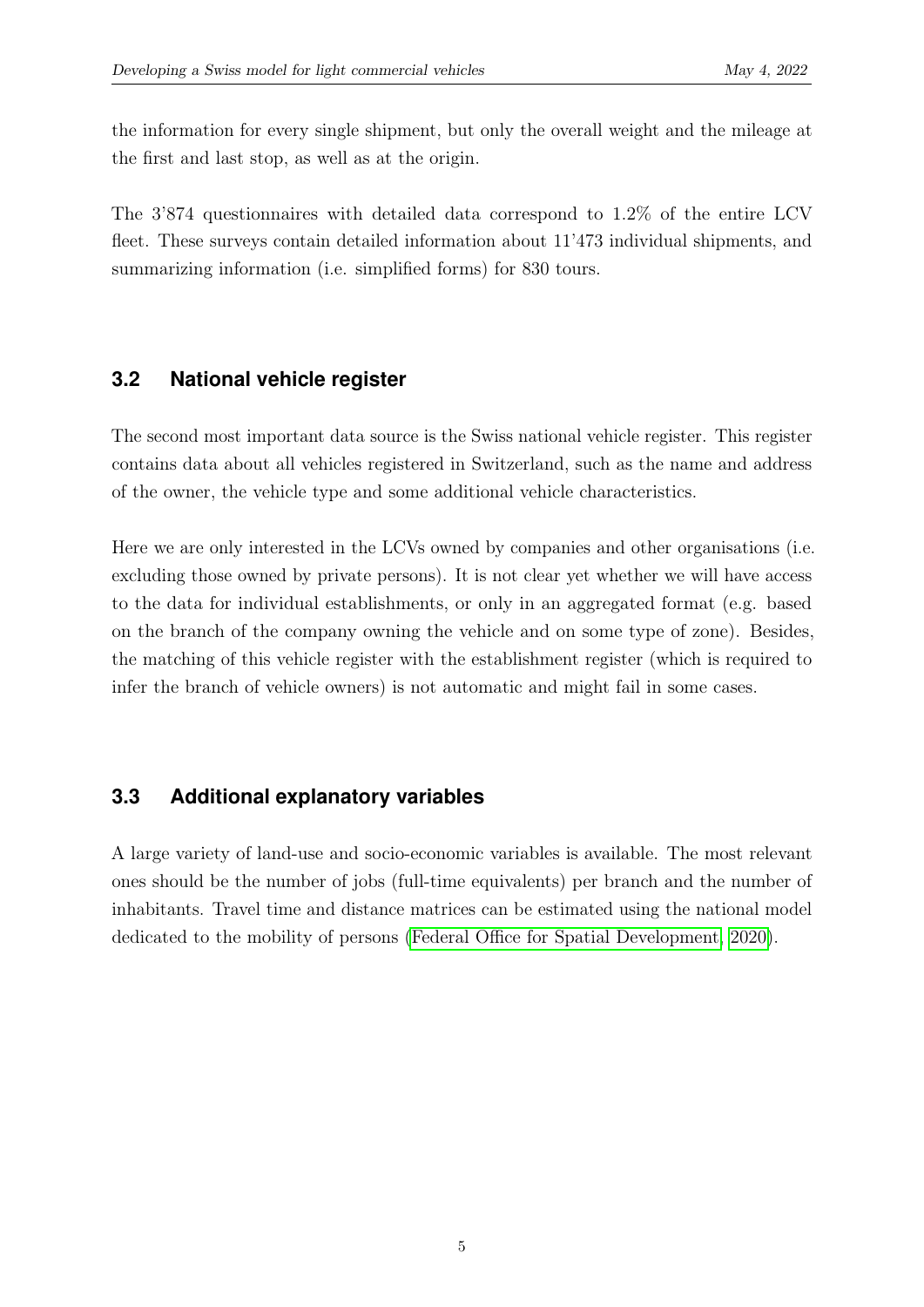### <span id="page-7-0"></span>**4 Modeling considerations**

### **4.1 Zones**

The LCV survey provides data at the level of postal codes. These corresponded in 2013 to 3'186 geographical areas. We plan to use this definition of zones for the purpose of model estimation, but to then apply the model with the more than 8'000 zones of the national model for passenger transport [\(Federal Office for Spatial Development, 2020\)](#page-15-3), to facilitate the network assignment. The use of various zone definitions for the estimation and application of the models is not expected to be problematic as long as the estimated statistical models do not rely on zone-specific constants.

Note that some postal codes indicated in the survey do not correspond to geographical areas, but to specific large organisations - for instance the federal government. These organizations might have various locations, which are sometimes far from each other but associated to a single postal box. As we could not obtain explanatory variables of sufficiently good quality for trips involving these postal codes, the corresponding survey entries were discarded.<sup>[2](#page-7-1)</sup>

### <span id="page-7-2"></span>**4.2 Demand segmentation**

The final demand segmentation will be adjusted in the process of estimating the model. We only present here the segmentation criteria we foresee.

We envision the following aggregates of economic branches, which is based on the Swiss General Classification of Economic Activities (NOGA):

- Industrial (NOGA  $A F$ ),
- Trade (NOGA G),
- Transport (NOGA H),
- Services (NOGA I-S).

<span id="page-7-1"></span><sup>2</sup>More specifically, for the estimation of the model for destination choice in Section [5,](#page-12-0) we only considered tour legs where the postal codes of  $(1)$  the start of the leg  $(2)$  the end of the leg and  $(3)$  the origin of the tour all corresponded to geographical areas. This led to discarding 8.6% of the dataset.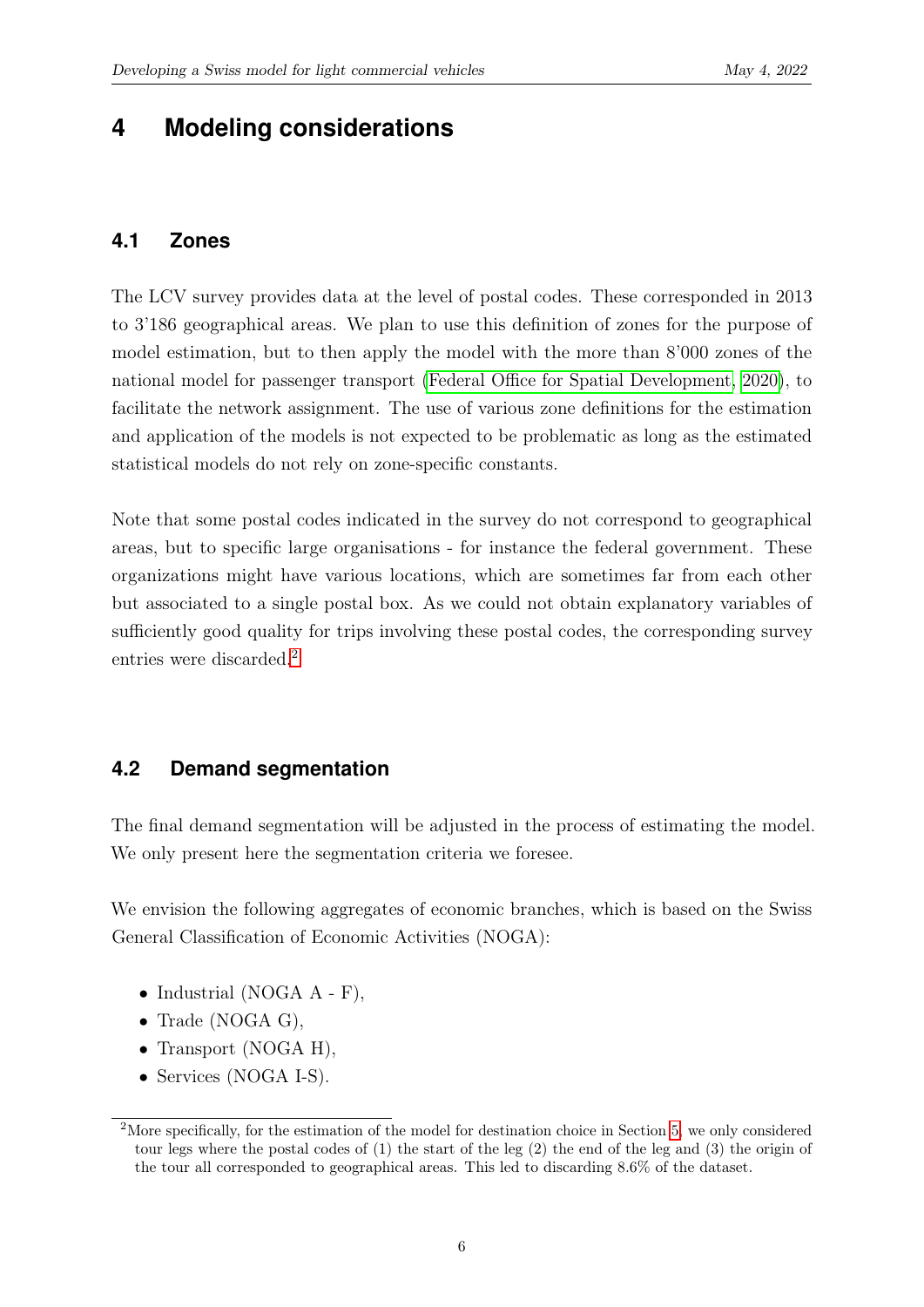This segmentation corresponds to the one proposed by [Hunt and Stefan](#page-16-0) [\(2007\)](#page-16-0), except that we rely on the NOGA instead of the North American Industry Classification System (NAICS) and that we do not distinguish retail from wholesale. A drawback with this segmentation is that not all observations of the LCV survey could be assigned to a branch (the matching failed for 36 % of questionnaires of type 1).

The main purpose for using the vehicle as registered in the LCV survey (see Section [3.1\)](#page-5-1) is also an important criterion. The respondents had many options in the questionnaire ("Goods transport", "service", "passenger transport", "rental", "measurements", "private use" and "other"). They were also allowed to select multiple answers. To avoid oversegmentation, we envision the following 3 segments:

- Goods Transport: if the set of main purposes indicated by the respondent contains "Goods Transport" and does not contain "Service". This category contains 3'751 observations for the choice of Next Stop Location.
- Service: if the set of main purposes indicated by the respondent contains "Service". This category contains 2'224 observations for the choice of *Next Stop Location*.
- Other: this category contains all the observations which did not fall in the first two categories. It contains 149 observations for the choice of Next Stop Location.

Note that this is a "vehicle purpose", which remains the same for the entire day. It is not trip-specific.

Finally, a third degree of segmentation could be a distinction between short tours (for which we have detailed data about each shipment) and long tours (for which simplified forms were filled). As mentioned in Section [4.3,](#page-9-0) the case of long tours will require some simplifications and is not treated here.

We should also note that the segmentation will not be exactly the same in all modules. The vehicle purpose for instance is only defined in the second module of the structure presented hereafter, and thus cannot be used as a segmentation criterion for the first module.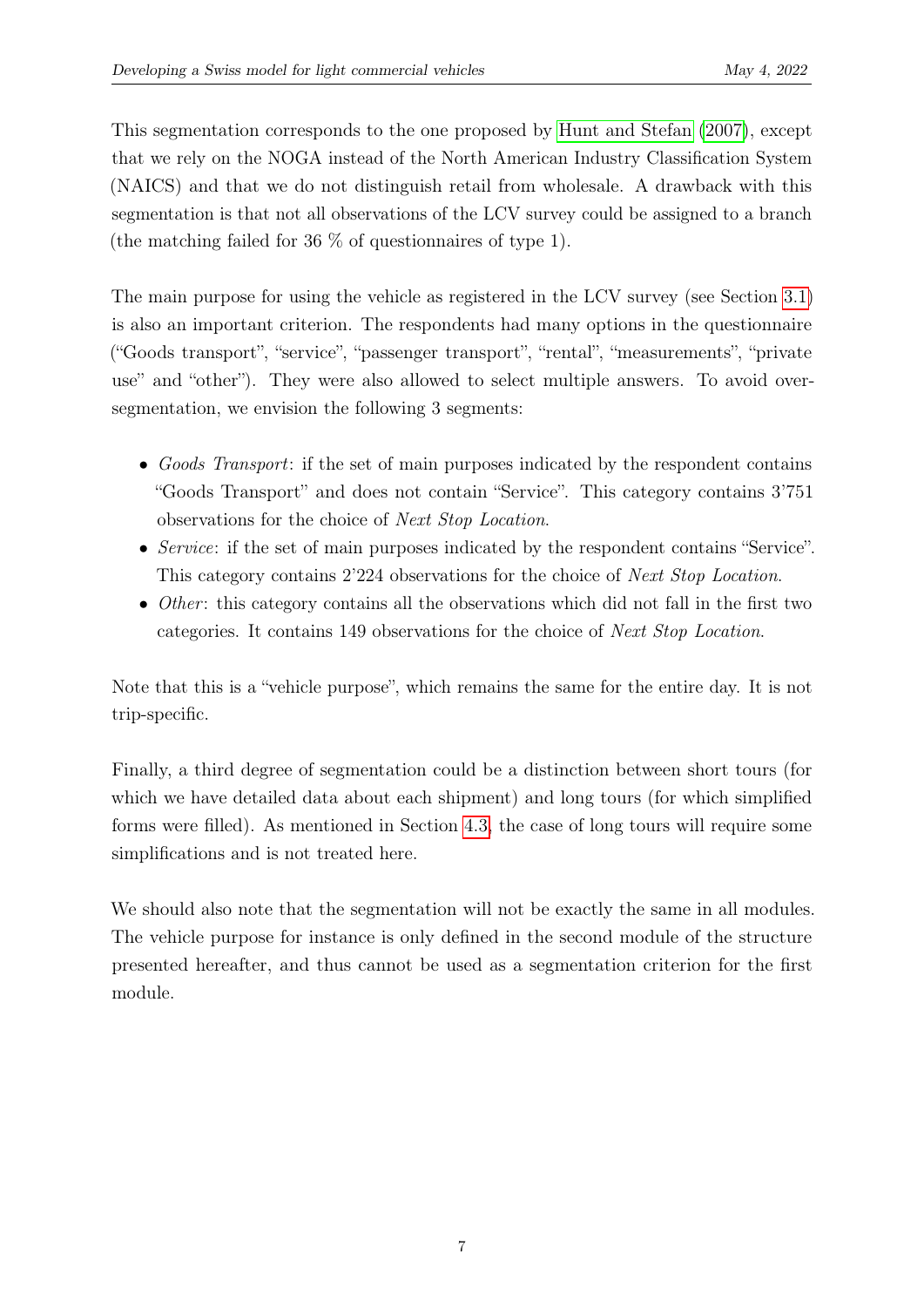### <span id="page-9-0"></span>**4.3 Model structure**

The envisioned model structure is illustrated in Fig. [1,](#page-10-0) together with the one originally proposed by [Hunt and Stefan](#page-16-0) [\(2007\)](#page-16-0). Our proposed structure consists of five modules, which we present hereafter:

- *Vehicle Generation*: This module provides an estimate of the number of LCVs per zone and per economic branch. We envision a linear regression, estimating the number of registered LCVs based on explanatory variables such as the number of employees in various branches, as well as eventual land-use characteristics of the zone.<sup>[3](#page-9-1)</sup> Data for model estimation: national vehicle register.<sup>[4](#page-9-2)</sup>
- Vehicle Purpose: This module assigns a purpose (Goods transport, Service or Other - see Section [4.2\)](#page-7-2) to each vehicle. We envision a multinomial logit model for each branch. These models would be based on e.g. the density of employees or on land-use characteristics. Data for model estimation: LCV survey, questionnaires of types 1 and 2.
- *Number of Tours:* This module assigns a number of tours to each vehicle of each zone. We envision using average rates that are specific for each combination of branch and purpose. Data for model estimation: LCV survey, only the questionnaires of 2 with data about individual shipments.
- *Next Stop Purpose:* This module determines whether the vehicle makes an additional intermediate stop or goes back to its establishment. We envision estimating a multinomial logit model for each vehicle purpose. The explanatory variables might include the number of intermediary stops made so far, the distance to the establishment, and perhaps also the accessibility to employment. Data for model estimation: LCV survey, only the questionnaires of 2 with data about individual shipments.
- *Next Stop Location:* When an additional intermediate stop should be made, this module models the destination choice. We envision estimating a multinomial logit model for each vehicle purpose, with sampling to reduce the number of alternatives (=zones corresponding to postal codes). The explanatory variables will include the distance from the current zone to the possible destinations as well as measures of the attractivity of the zone (e.g. land-use characteristics, population size and

<span id="page-9-1"></span><sup>&</sup>lt;sup>3</sup>It is not clear yet whether we will be able to estimate such a model at the establishment level, or only at a zone level. An estimation at the establishment level would allow to describe a non-linear relationship between the number of employees and the number of LCVs. This requires however a matching between the vehicle register and the establishment register - see Section [3.2.](#page-6-0) In any case, the results at the end of this module should be aggregated at the zone level.

<span id="page-9-2"></span><sup>4</sup>The data used for explanatory variables for this module and the next ones stem mainly from the national population and enterprise registers (or from statistical products derived from these registers).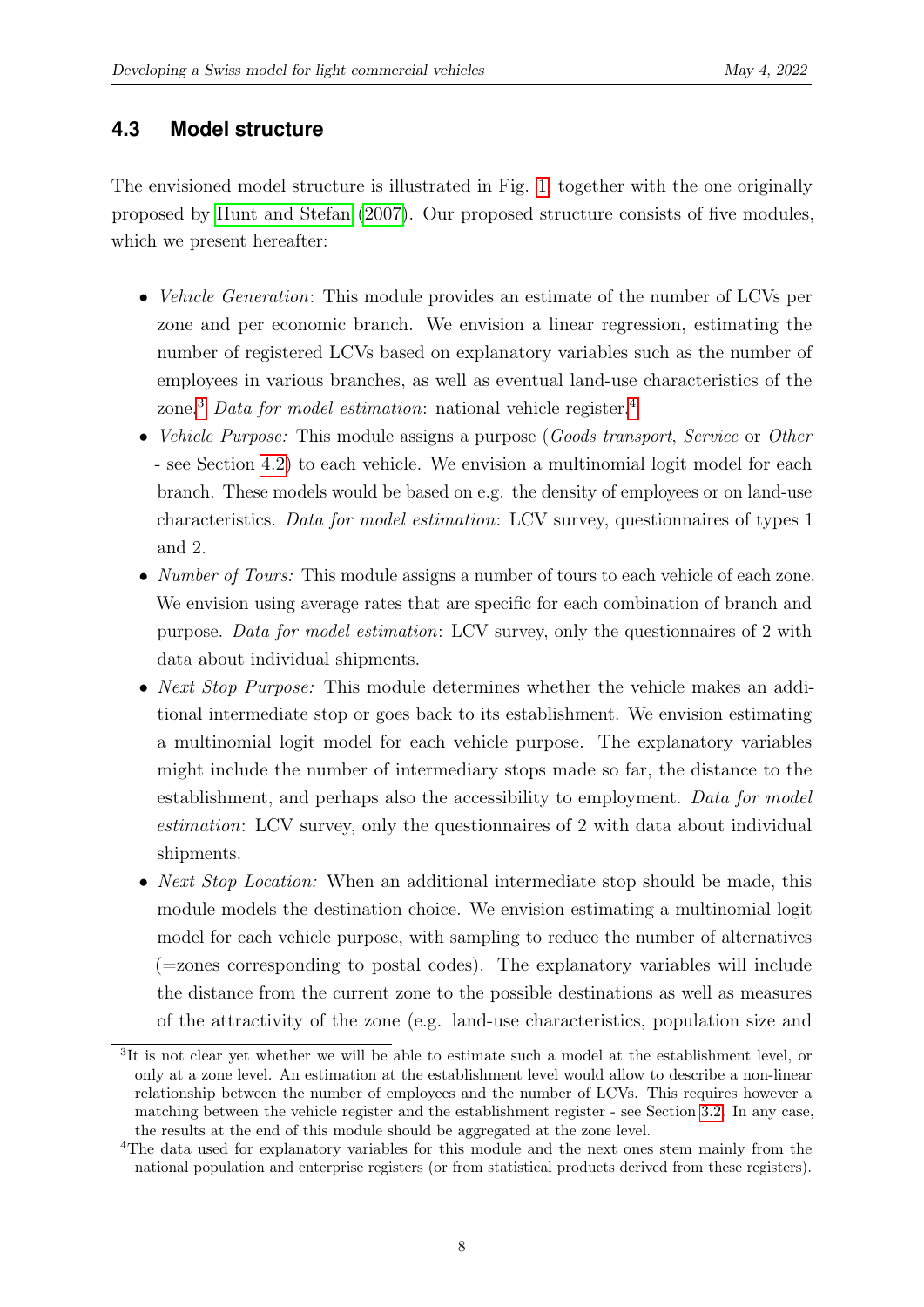Figure 1: Two model structures: structure envisioned in this paper (left), structure proposed by [Hunt and Stefan](#page-16-0) [\(2007\)](#page-16-0) (right).

<span id="page-10-0"></span>

employment). Data for model estimation: LCV survey, only the questionnaires of 2 with data about individual shipments.

The key differences compared to the structure of [Hunt and Stefan](#page-16-0) [\(2007\)](#page-16-0) are the following:

- We do not model the departure time and stop duration (no module Tour Start and Stop Duration) ;
- The module *Vehicle and Tour Purpose* of [Hunt and Stefan](#page-16-0) [\(2007\)](#page-16-0) is replaced by a module Vehicle Purpose, because we only focus on LCVs and in our data, the purpose is a characteristic of the vehicle, not of the tour ;
- The module *Tour Generation* of [Hunt and Stefan](#page-16-0) [\(2007\)](#page-16-0) is replaced by a module Vehicle Generation and a module Number of Tours, to better correspond to the data available. Indeed, we have no data about the number of tours originating in each zone, but the national vehicle register tells us how many LCVs are registered in each zone and the LCV survey allows us to estimate the number of tours made by each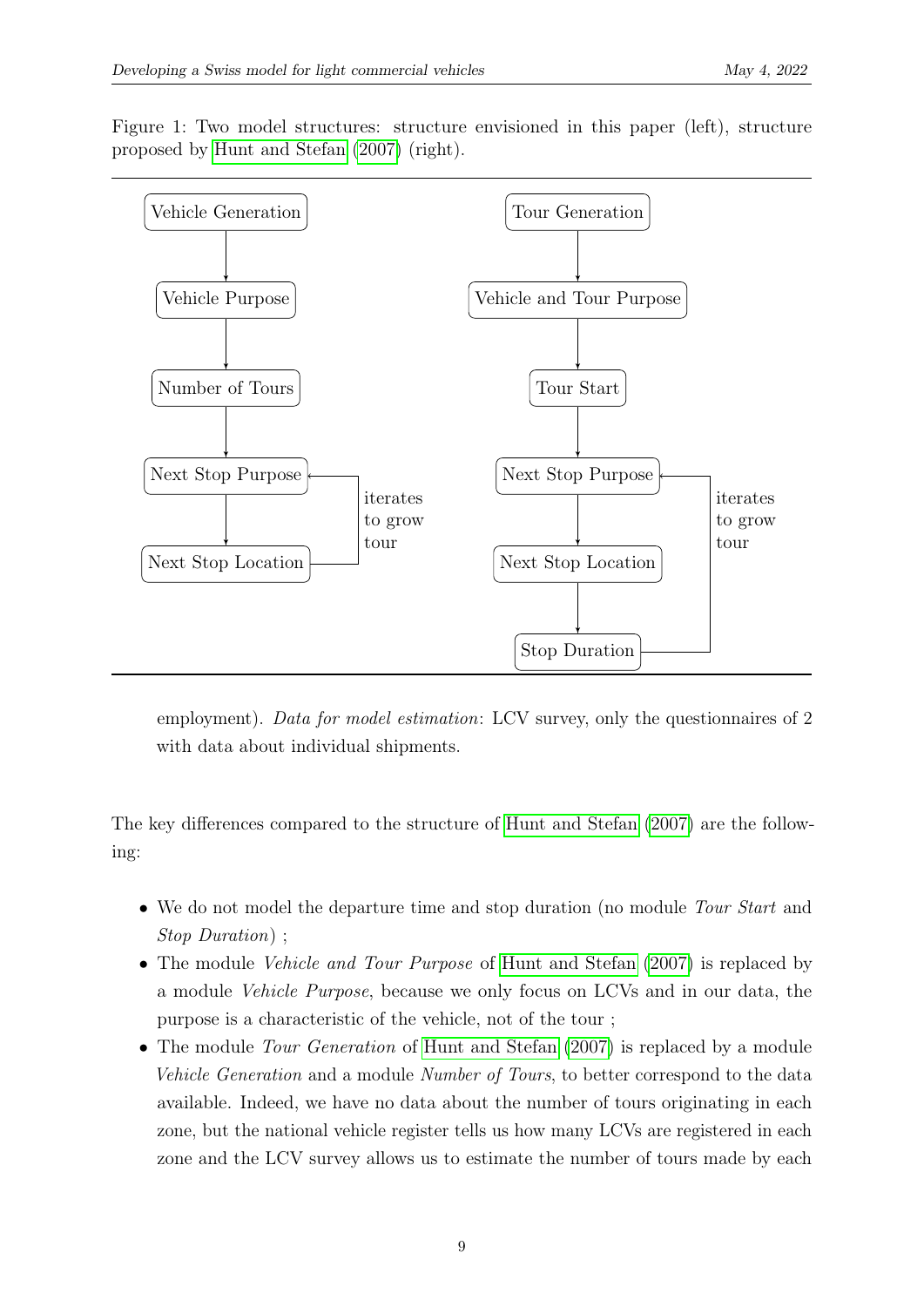vehicle.

Note that the number of observations available for the modules Next Stop Purpose and Next Stop Location may not allow for the estimation of separate models for each combination of purpose and branch. We envision therefore to estimate only one model per purpose for these two modules. Similarly we will only be able to estimate the *Next Stop Purpose* and Next Stop Location models for the tours for which we have detailed data about all individual shipments. Those that were registered using the simplified forms do not contain the locations of each individual stops. Some simplified solution will have to be designed to address such cases, but this is left for future work.

### <span id="page-11-0"></span>**4.4 Microscopic vs macroscopic view**

The work of [Hunt and Stefan](#page-16-0) [\(2007\)](#page-16-0) and those that followed adopt a microscopic approach both for model estimation and for its application. As individual vehicles are simulated (via Monte Carlo processes), the results are necessarily stochastic. To reduce variability, the results are averaged over several simulations.

To avoid stochasticity and to reduce the computational time, we envision a deterministic application. In other words, we would not sample individual vehicles, but we would consider instead all the possible outcomes and work with proportions. This would impose some limits on the types of explanatory variables that can be used to avoid a curse of dimensionality.

Specifically, we would require that:

- the probability  $r_{b,i}^n$  that vehicles whose base establishment is in zone b and which are in zone i after n intermediate stops finish their tour might depend on  $b, i$  and  $n$ , but not on the zones visited between  $b$  and  $i$ .
- the probability  $t_{b,i,j}^n$  that vehicles whose base establishment is in zone b and which are in zone  $i$  after  $n$  intermediate stops make a new intermediate stop in zone  $j$ might depend on b, i, n and j, but not on the zones visited between b and i.

We would furthermore impose a bound on the total number of intermediate stops in a tour. Under these assumptions, the state can be described by vectors of predefinite sizes. Let  $x_{b,i}^n$  denote the number of vehicles originating from zone b which are in zone i after n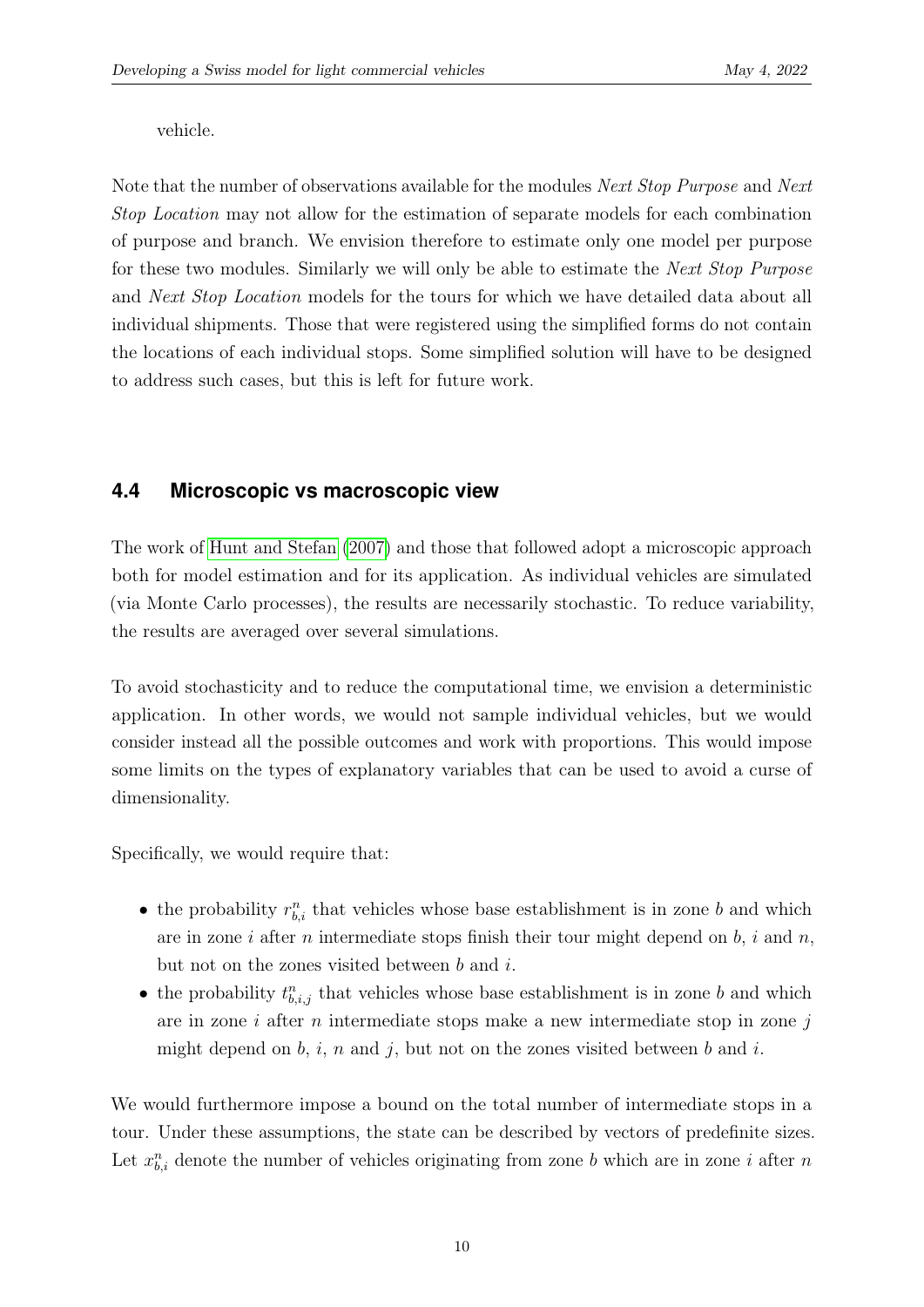intermediate stops and who have not yet finished their tour. The overall flow of vehicles that move from  $i$  to  $j$  is given by

$$
q_{i,j} = \sum_{n} \left( r_{j,i}^{n} x_{j,i}^{n} + \sum_{b} (1 - r_{b,i}^{n}) x_{b,i}^{n} t_{b,i,j}^{n} \right).
$$

The first term in the sum over n represents the vehicles whose base is in j, who were in i after *n* intermediate stops and now finish their tour. The second term represents the vehicles who continue their tour. The following equation permits the iterative building of matrices corresponding to various numbers of intermediate stops:

<span id="page-12-0"></span>
$$
x_{b,i}^{n+1} = \sum_j (1 - r_{b,j}^n) x_{b,j}^n t_{b,j,i}^n.
$$

# **5 Estimation of destination choice models: preliminary results**

This section presents preliminary results of the estimation of *Next Stop Location* models for each demand segment. The estimation was carried out in R, using the Apollo package [\(Hess and Palma, 2019,](#page-15-10) [2022\)](#page-15-11), with defaults parameters. To keep the computational time within reasonable bounds, we relied on a stratified sampling of alternatives: instead of considering a choice set made of 3'186 geographical areas defined by postal codes, we only kept 80 zones (including the one chosen in the empirical data) : 20 among the 200 zones which are the closest from the one where the vehicle currently is, 40 among the next 1'000 zones, and 20 among the 1'986 furthest zones.

Given the relatively small amount of data, we only estimate in this paper very simple models of the form:

 $U_{\text{zone }i} = \theta_{\text{land use}} + \theta_{\text{travel time}} \times$  travel time for trip from current zone to zone j +  $\theta_{\text{size term}} \times \ln(\text{population in zone } j + \theta_{\text{emp/pop size term}} \times \text{emplogment in zone } j)$ 

The parameters to be estimated are denoted by  $\theta$ . The travel time is expressed in minutes.

The notation for  $\theta_{\text{land use}}$  is somewhat abusive. It stands for a land-use specific constant.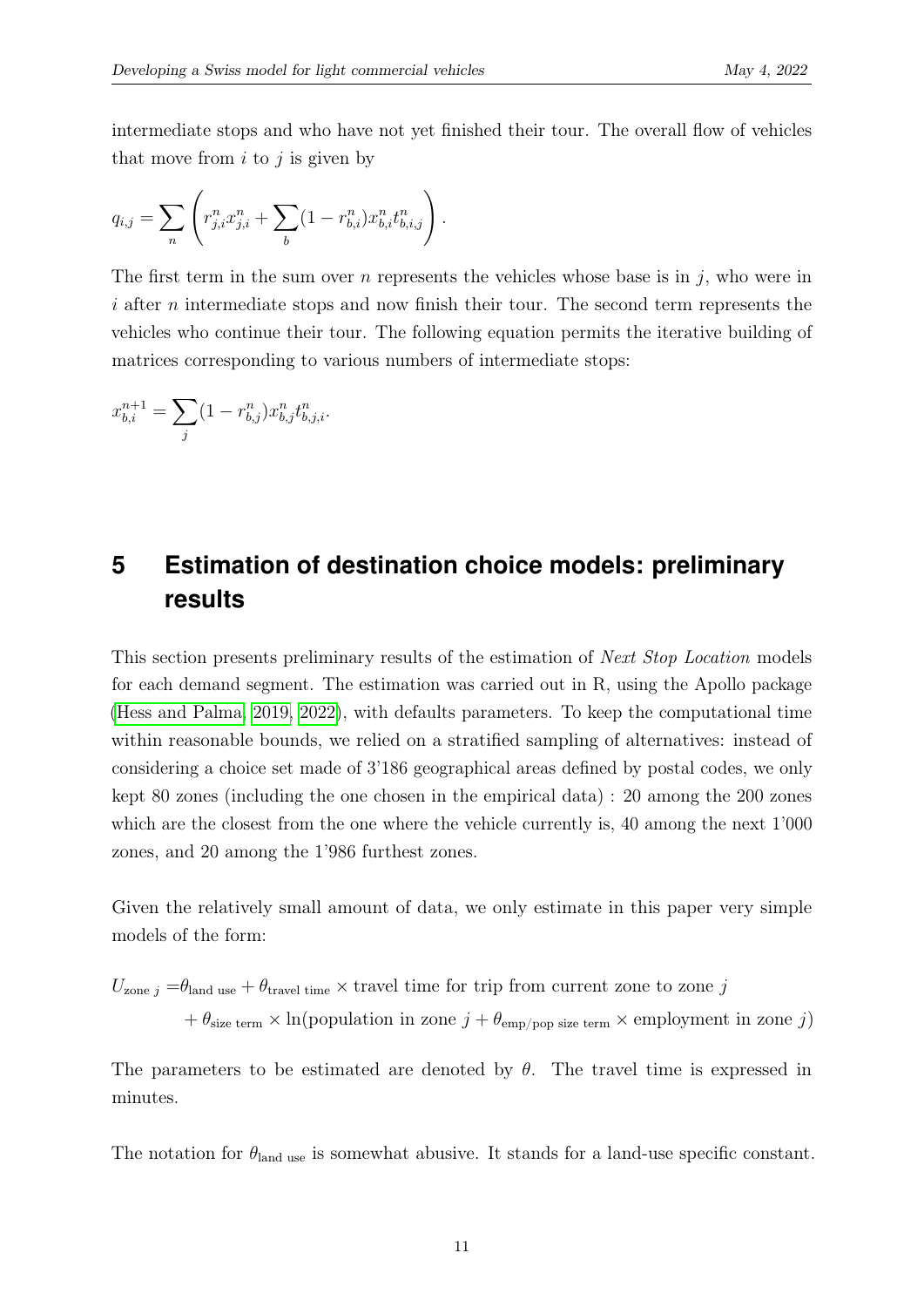Inspiring us from [Hunt and Stefan](#page-16-0) [\(2007\)](#page-16-0), we define 4 mutually exclusive land-uses:

- Low density: at most 100 inhabitants/ $\mathrm{km}^2$  and 100 jobs/ $\mathrm{km}^2$ ,
- Residential: more than 100 inhabitants/ $km^2$  and a density of population at least twice as large as the density of jobs,
- Intermediary: at most  $3'000$  jobs/ $km^2$  and neither a residential area nor a low density area,
- Employment Node: more than  $3'000$  jobs/ $km^2$  and neither a residential area nor a low density area.

The utility formulation proposed by [Hunt and Stefan](#page-16-0) [\(2007\)](#page-16-0) contained additional explanatory variables such as the disutility to return to the base zone, the average income in the destination zone or the accessibility to employment in the destination zone. Such variables might be considered later in this project.

The results for three segments corresponding to the three purposes defined in Section [4.2](#page-7-2) are presented in Table [1.](#page-13-0)

<span id="page-13-0"></span>

|                                 | Segments        |                |                |
|---------------------------------|-----------------|----------------|----------------|
|                                 | Goods Transport | Service        | <i>Other</i>   |
| <i>Estimated coefficients</i>   |                 |                |                |
| $\theta_{land use}$ Low Den     | 0.58(4.10)      | 0.50(2.29)     | 0.91(1.19)     |
| $\theta_{land use}$ Residential | 0.25(2.27)      | 0.07(0.42)     | 0.49(0.83)     |
| $\theta_{land use}$ Interm      | 0.30(3.22)      | 0.09(0.74)     | 0.40(0.87)     |
| $\theta_{land use}$ Emp Node    | $0(-)$          | $0(-)$         | $0(-)$         |
| $\theta_{\text{travel time}}$   | $-0.13(67.33)$  | $-0.14(57.25)$ | $-0.14(14.73)$ |
| $\theta_{\rm emp/pop}$          | 6.86(1.85)      | 1.21(1.63)     | 20.30(0.21)    |
| $\theta_{\text{size term}}$     | 0.56(22.96)     | 0.63(21.35)    | 0.49(3.96)     |
| Goodness of fit statistics      |                 |                |                |
| Number of obs.                  | 3751            | 2224           | 149            |
| Ln-Likelihood init.             | $-21'621$       | $-12'819$      | $-859$         |
| Ln-Likelihood final             | $-9141$         | $-9'746$       | $-653$         |
| AIC                             | 18'293          | 10'269         | 703            |
| BIC                             | 18'330          | 10'303         | 721            |
|                                 |                 |                |                |

### Table 1: Estimation results for Next Stop Location

Note: values in parentheses denote  $|$ robust  $t$ -ratio $|$ , computed by taking into account the panel structure of the data (several observations can correspond to the same vehicle).

The land-use specific constants are defined relatively to the one for employment node (set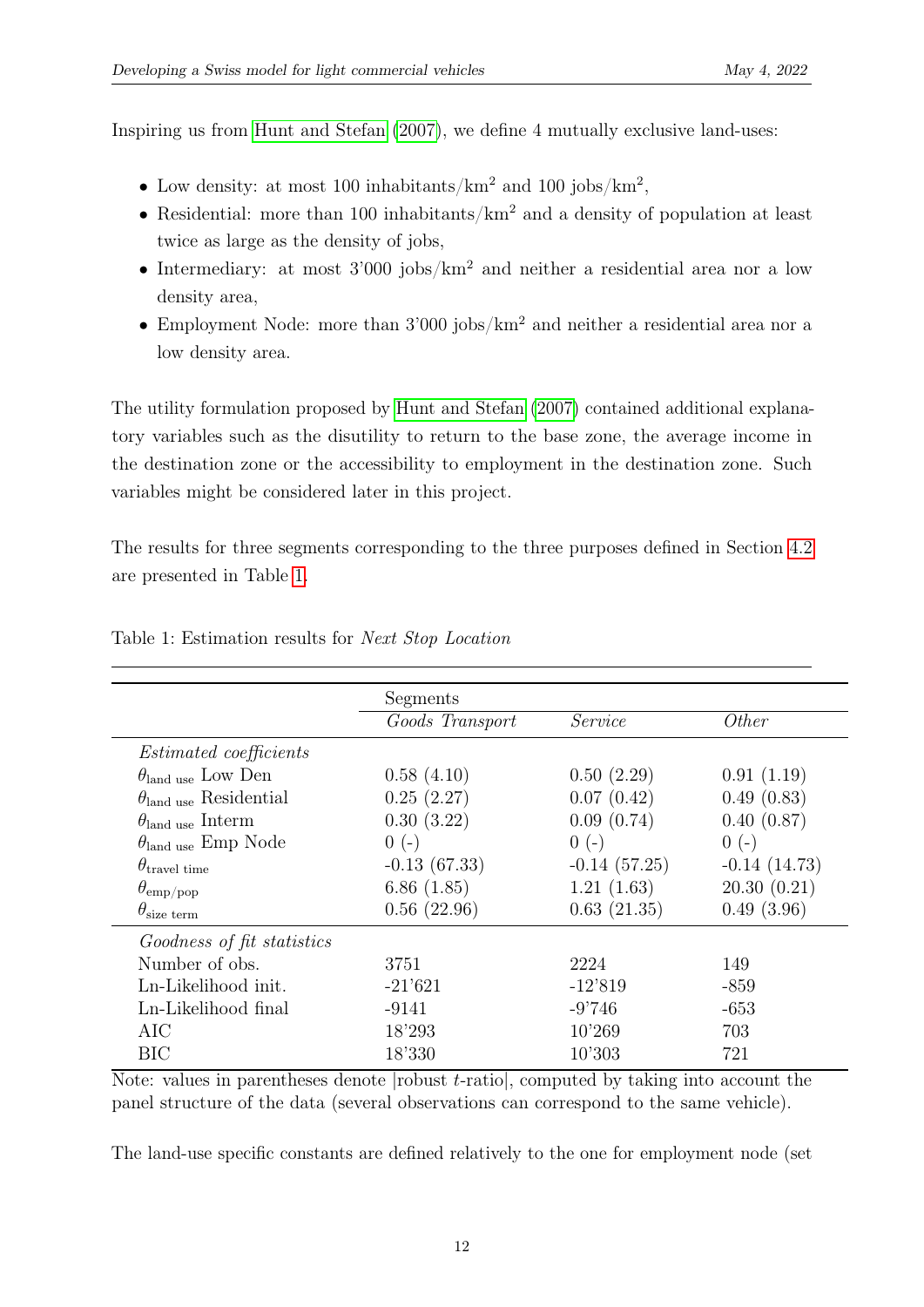to 0). For the segment Goods Transport, the three estimated constants are positive and statistically significant, indicating a lower attractivity for denser areas (all other variables, including the absolute number of employees or inhabitants, being equal). This is rather intuitive. Similarly for the *Service* segment, low-density areas are more attractive than employment nodes. The other two constants are not statistically significant. For the segment Other, none of the land-use specific constant is statistically significant.

The travel time variable is highly significant for the three segments and its coefficient is negative, as expected. The size terms are significant for the three segments and positive. The ratios  $|\theta_{\text{travel time}}|/\theta_{\text{size term}}$  are similar for the three segments. It takes its largest value  $(0.29)$  for the segment *Other* (compared to 0.22 for *Service* and 0.23 for *Goods Transport*), indicating that distance matters a bit more for this segment.

Finally, the variable  $\theta_{\text{emp/pop}}$  is always positive. The large value it takes for the segment Other is not significant at all. The values for *Goods Transport* and *Service* are somewhat more significant, but must be considered carefully. The fact that the estimate of  $\theta_{\rm emp/pop}$ is much larger than 1 for Goods Transport is intuitive, as this segment is much more important in the B2B (Business to Business) market than in the B2C (Business to Customer) market.

### **6 Some concluding remarks**

This is work in progress. The main purpose of this paper is to generate a basis for discussion, and eventual collaborations.

This paper does not aim at bringing methodological contributions and therefore remains very close to the original approach of [Hunt and Stefan](#page-16-0) [\(2007\)](#page-16-0). We see however some interesting potential in a deterministic application of these micro-models, as sketched in Section [4.4.](#page-11-0) This might allow for larger-scale applications, at a reasonable cost.

### **7 References**

<span id="page-14-0"></span>Cambridge Systematics and COMSIS Corporation (1996) Quick response freight manual.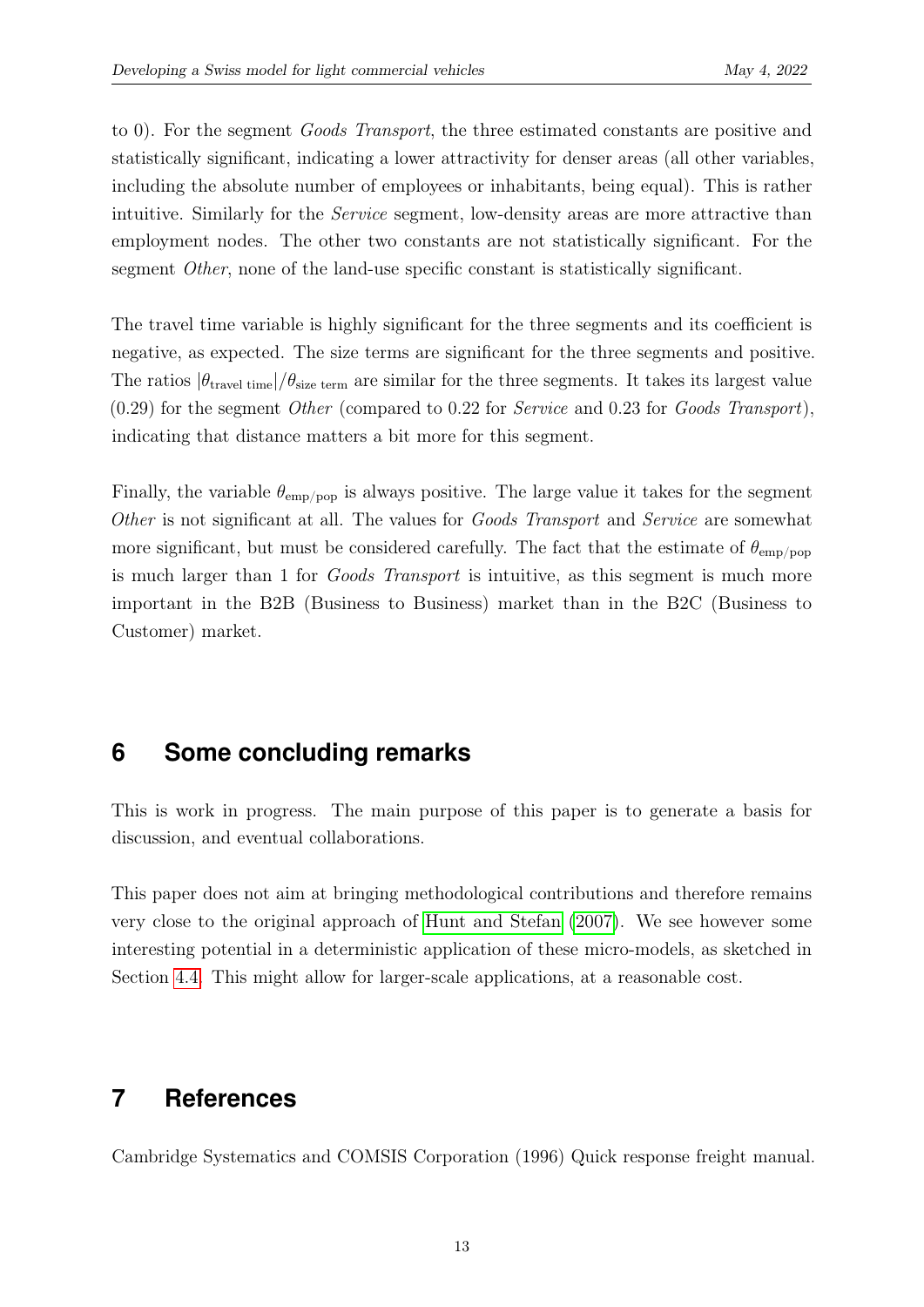Prepared for the United States Federal Highway Administration, Washington, DC, USA.

- <span id="page-15-7"></span>de Jong, G. and M. Ben-Akiva (2007) A micro-simulation model of shipment size and transport chain choice, Transportation Research Part B: Methodological, 41 (9) 950–965.
- <span id="page-15-5"></span>de Jong, G., M. de Bok and S. Thoen (2021) Seven fat years or seven lean years for freight transport modelling? Developments since 2013, Journal of Transport Economics and Policy, 55  $(2)$  124–140.
- <span id="page-15-6"></span>Ellison, R. B., C. Teye and D. A. Hensher (2017) Modelling sydney's light commercial service vehicles, Transportation Research Part A: Policy and Practice, 96, 79–89.
- <span id="page-15-4"></span>Federal Office for Spatial Development (2015) Aggregierte Methode Güterverkehr (AMG): Methodenbeschrieb.
- <span id="page-15-3"></span>Federal Office for Spatial Development (2020) Modelletablierung Nationales Personenverkehrsmodell (NPVM) 2017 - Schlussbericht.
- <span id="page-15-2"></span>Federal Office for Spatial Development (2021) Schweizerische Verkehrsperspektiven 2050: Schlussbericht.
- <span id="page-15-0"></span>Federal Statistical Office (2015a) Erhebung leichte Nutzfahrzeuge 2013.
- <span id="page-15-9"></span>Federal Statistical Office (2015b) Erhebung leichte Nutzfahrzeuge 2013: Erhebungsbericht. FSO Number: do-d-11.05-LWE13-D21.
- <span id="page-15-1"></span>Federal Statistical Office (2022) New registrations of road vehicles by vehicle group and vehicle type. FSO Number: cc-e-11.03.02.02.03.
- <span id="page-15-8"></span>Grebe, S., G. de Jong, C. Wampera, C. Obermayer and R. Pompl (2020) Vmö–a new strategic transport model for austria, Transportation Research Procedia, 49, 95–106.
- <span id="page-15-10"></span>Hess, S. and D. Palma (2019) Apollo: a flexible, powerful and customisable freeware package for choice model estimation and application, Journal of Choice Modelling, 32, 100170.
- <span id="page-15-11"></span>Hess, S. and D. Palma (2022) Apollo version 0.2.7, user manual, [www.](www.ApolloChoiceModelling.com) [ApolloChoiceModelling.com](www.ApolloChoiceModelling.com).